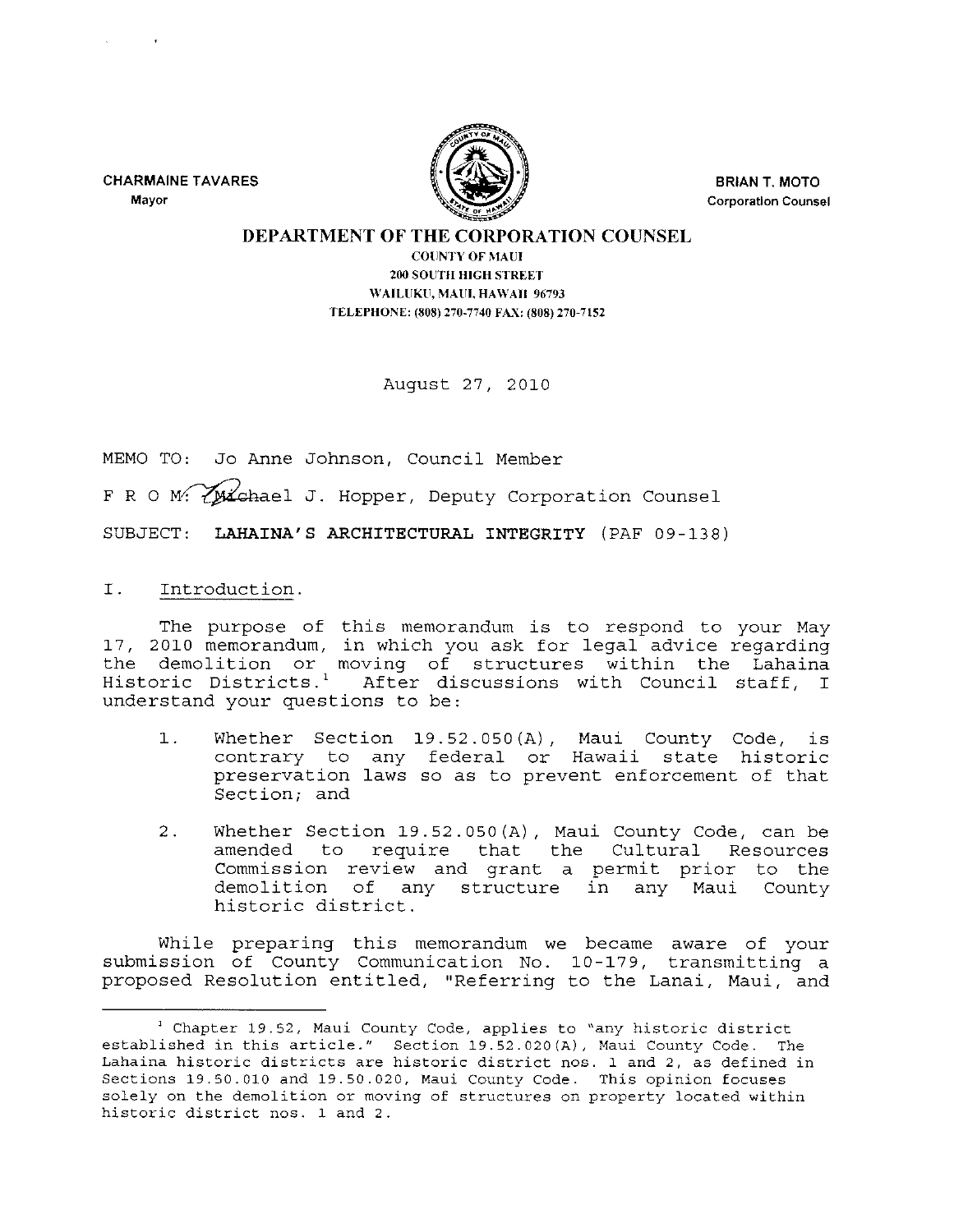Molokai Planning Commissions a Draft Bill Amending Chapter 2.88, Maui County Code, Relating to the Cultural Resources Commission, and Title 19, Article III, Maui County Code, Relating to Maui County Historic Districts." On August 24, 2010, the Council adopted the Resolution.

This memorandum does not address matters relating to the Resolution or the draft bill transmitted therewith.

## II. Short answers.

1. Section 19.52.050(A), Maui County Code, is not contrary to any federal or state historic preservation laws.

2. Section 19.52.050(A), Maui County Code, in conjunction with other provisions of Chapter 19.52, already demolition or moving of structures of historic or worth in the Lahaina historic districts without a permit issued by the cultural resources commission. prohibits the architectural

## III. Analysis and discussion.

## A. Relevant Maui County Code provisions.

Section 19.52.050, Maui County Code, states:

19.52.050 **Demolition or movement of structures.**  A. The demolition or moving of structures of historic or architectural worth shall be discouraged, and the commission shall not issue a certificate for not issue a certificate demolition except when a structure is deemed a hazard to public health or safety by the superintendent or the state department of health's authorized the state department of health's authorized<br>representative. The commission may, at its own discretion, issue a certificate of approval for demolition or for moving a structure within the historic districts, but shall be guided by the following:

1. The superintendent or the state department of health deems such structure to be a hazard to public safety or health and repairs are impossible.

2. Such structure is a deterrent to major historic restoration or preservation program.

3. The retention of such structure would not be in the interest of the community as a whole.

B. For the purpose of this article, buildings and structures of historic significance shall be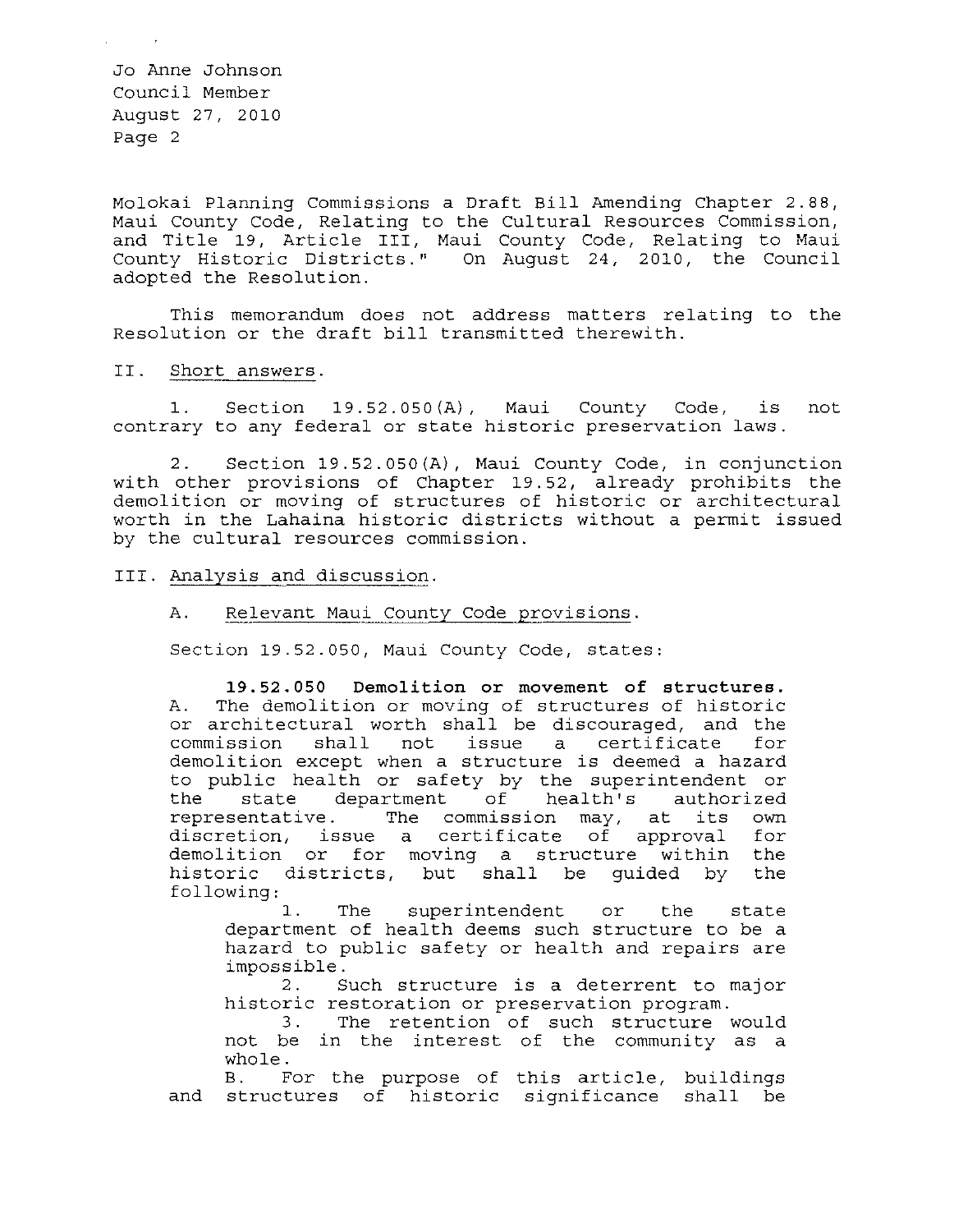> deemed to be those within any historic district constructed prior to the year 1910.

Section 19.52.020, Maui County Code, states:

**19.52.020 Review of plans.** A. Within any historic district established in this article, the commission shall have the power to approve all plans, and the superintendent of building inspection of the county shall not issue a building permit until a certificate of approval has been issued by the historic commission.<br>B. Applicatio

Application for an appropriate permit to construct, alter, repair, move or demolish any structure, or modification of existing structures and appurtenances thereto, in the historic districts shall be made to the superintendent of building inspection, referred to in this article as the "superintendent." The superintendent shall immediately notify the chairman or acting chairman of the historic commission of the receipt of such application and shall transmit<br>it together with accompanying plans and other together with accompanying plans

information to the commission.<br>C. The historic commis C. The historic commission shall meet within<br>fifteen says [sic] after notification by the says [sic] after notification by superintendent of the filing, unless otherwise mutually agreed upon by the applicant and commission, and shall review the plans according to procedures as set forth in this article.<br>D. The commission

The commission shall approve or disapprove such plans and, if approved, shall issue a certificate of approval, which is to be signed by the chairman and attached to the application for a building permit, and immediately transmit it to the superintendent.

E. If the commission disapproves such plans, it shall state its reasons for doing so and shall transmit a record of such action and reasons therefor in writing to the council, the superintendent and the applicant. The commission may advise the applicant what it thinks is proper if it disapproves the plans submitted. The applicant, if he so desires, may make modifications to his plans and shall have the right to resubmit his application at any time after so doing.

F. The failure of the historic commission to approve or disapprove such plans within forty-five days from the date of application for the building adyb from the date of apprication for the baffaing<br>permit, unless otherwise mutually agreed upon by the applicant and the commission, shall be deemed to constitute approval and the superintendent shall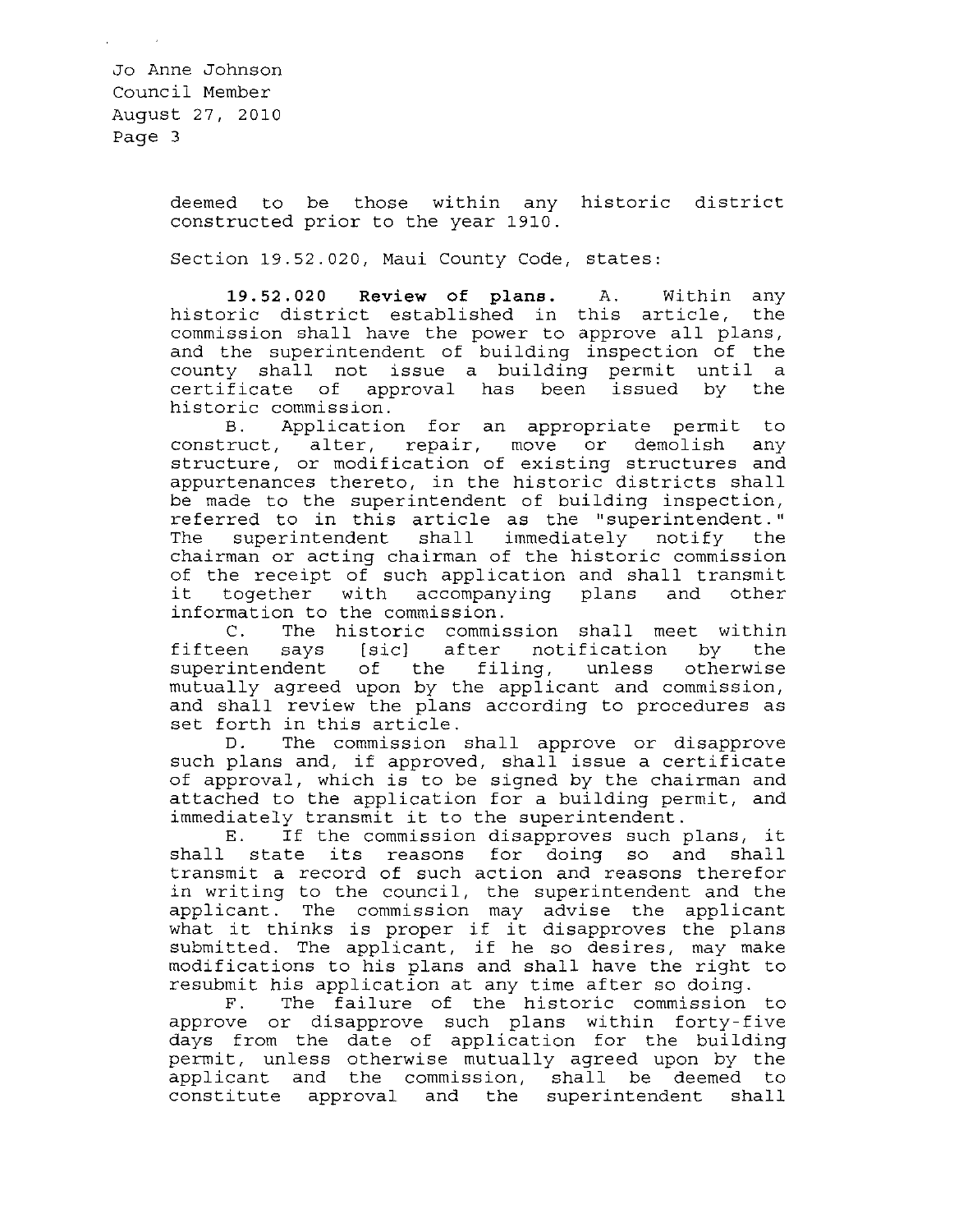> proceed to process the application without regard to a certificate of approval.

Section 2.88.060, Maui County Code, relating to powers and duties of the cultural resources commission states, in part:

A. The commission shall advise and assist federal, state and county government agencies in carrying out their historic responsibilities. agencies in<br>preservation

C. The commission shall initiate, accept,<br>w and recommend to the state historic review and recommend to the state preservation officer, historic properties nominations for inclusion on the Hawaii and national registers.<br>D. The commission shall maintain a system

The commission shall maintain a system for the survey, inventory and nomination of historic properties and archaeological sites within the county, as well as a system of site monitoring, that is<br>compatible with that of the state historic with that preservation office.

E. The commission shall administer the certified local government program of federal assistance for historic preservation within the county.

F. The commission shall provide design review for projects affecting any building or structure, site or district eligible for listing on the national or Hawaii register of historic places and shall request and consider the state historic preservation officers review and comment on all county undertakings, including the granting of permits. In its review, the commission shall consider the cultural significance of the site and its surroundings along with the Secretary of the United States Department of the Interior's standards for rehabilitation, as amended.<br>G. The commission shall develop and

The commission shall develop and implement a comprehensive countywide historical preservation planning process, consistent with the state historical preservation plan, which includes the submitting of information pertaining to the state inventory of historic places to the state historic preservation officer.<br>H.

The commission shall make recommendations to the council for the expenditure of gifts and grants accepted by the council for projects connected with the identification, rehabilitation, restoration and reconstruction of historic properties, the historic preservation planning process, and the promotion of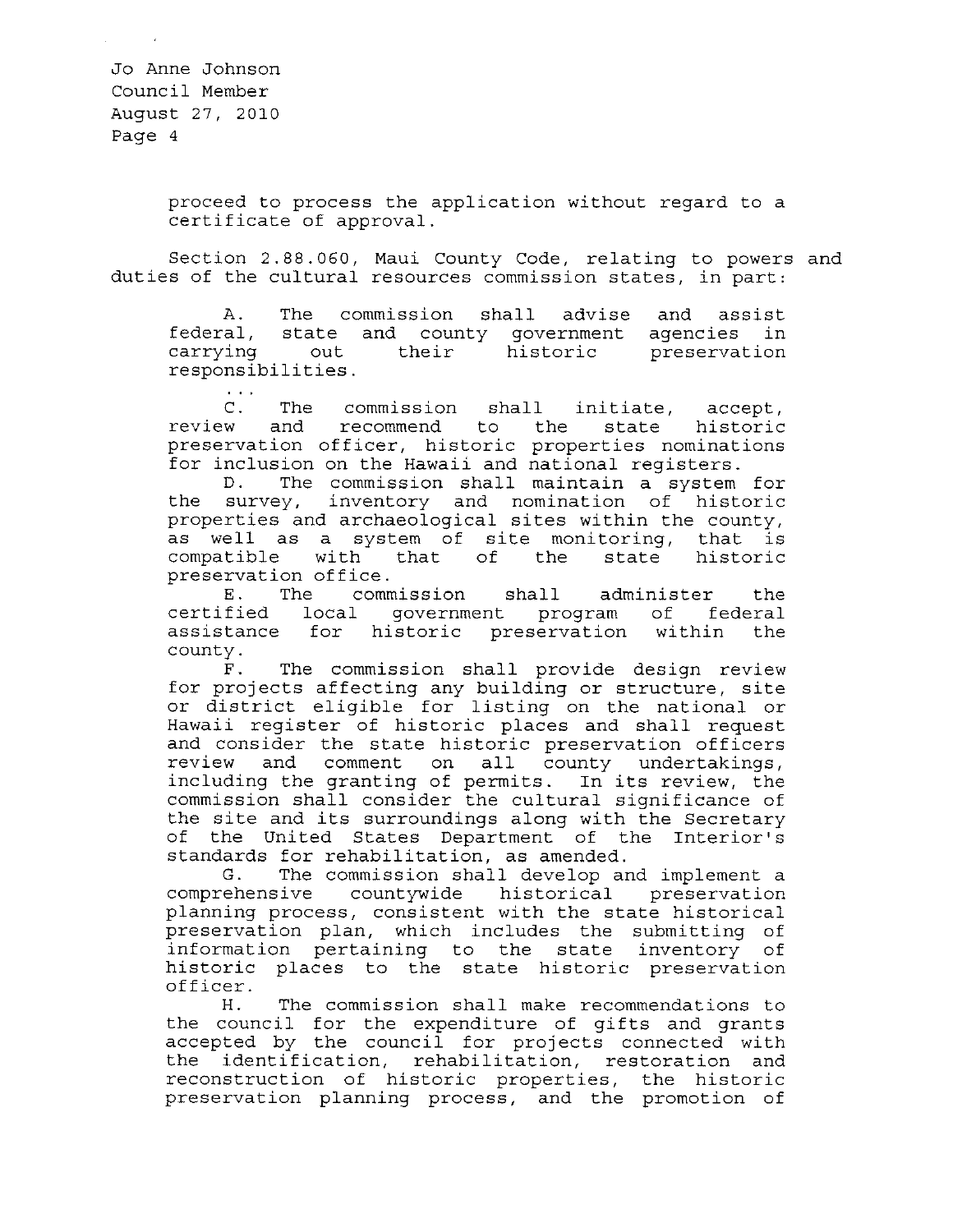> exhibits and connection therewith. information activities in

B. Section 19.52.050(A), Maui County Code, is not contrary to any federal or state historic preservation law.

Section 19.52.020(B), Maui County Code, requires a permit to "construct, alter, repair, move or demolish any structure, or [for the] modification of existing structures and appurtenances thereto" within the historic districts established by the Maui County Code.<sup>2</sup> Permit applications are reviewed, and may be granted by, the Maui County cultural resources commission.<sup>3</sup> Section 19.52.050(A), Maui County Code, sets forth criteria for the demolition or moving of "structures of historic or architectural worth."

Section 19.52.050 (B), Maui County Code, deems structures "within any historic district constructed prior to the year 1910" as being of historic significance.

I have reviewed certain federal laws related to historic preservation, including the National Historic Preservation Act (16 U.S.C. §§ 470-470x-6) ("NHPA"), and its regulations (36 C.F.R. §§ 61.1-61.11). I have also reviewed certain state laws, including Section 6E-1, Hawaii Revised Statutes, relating to the Historic Preservation Program.

To be eligible to receive federal funding under the NHPA, local governments must be certified by the state historic preservation officer.' The County of Maui is currently certified as a local government qualified to receive federal funds distributed by the State of Hawaii in accordance with the NHPA. As such, the County must abide by certain requirements in the NHPA and state law to maintain its certification.

Far from being restricted by the NHPA, Chapter 19.52, Maui county Code, implements requirements of the NHPA and Chapter 6E, Hawaii Revised Statutes. For example, the NHPA requires that

<sup>2</sup>**Section 12-531-19, Standards and Criteria Relating to the Duties and Authority of the Maui County Cultural Resources Commission, allows the Planning Director to approve interior or exterior alterations to buildings or structures in a historic district if the value of the alterations is less than twenty-five percent of the current assessed value of the building or structure.** 

<sup>&</sup>lt;sup>3</sup> Although Section 19.52.020, Maui County Code, refers to the "historic **commission" I the historic commission was replaced by the cultural resources**  commission by Ordinance Nos. 1941 (1990) and 2040 (1991) .

 $\frac{4}{16}$  U.S.C. § 470a(c).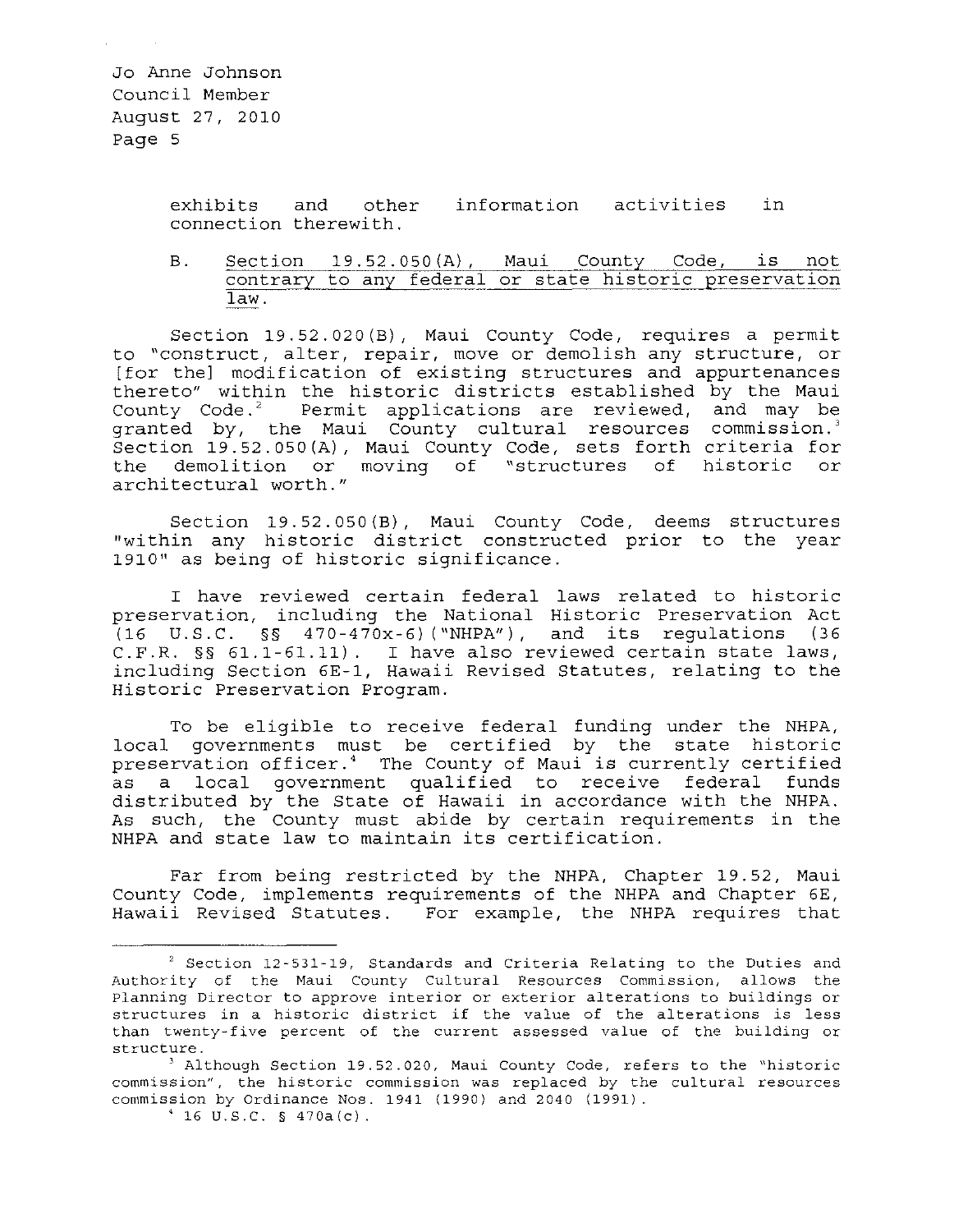the State of Hawaii certify, among other things, that the County of Maui:

- (A) enforces appropriate State or local legislation for the designation and protection of historic properties; [and)
- $(B)$ has established an historic preservation or local legislation.' adequate and qualified review commission by State

Further, 36 C.F.R. §61.6(e) states, in pertinent part:

The SHPO [State Historic Preservation Officer) must ensure that each local government satisfies the following minimum requirements as conditions for certification. Each CLG must:

- (1) Enforce appropriate State or local legislation for the designation and protection of historic properties. The State procedures must define what constitutes appropriate legislation, as long as:
	- (i) Designation provisions in such legislation include the identification and registration of properties for and registration of properties for<br>protection that meet criteria established by the State or the locality for significant historic and prehistoric resources within the jurisdiction of the local government;
	- (ii) Protection provisions in such legislation include a local review process under State or local law for proposed demolitions of, changes to, or other action that may affect historic properties as paragraph (e) (1) (i) of this section describes  $\overline{\cdot}$   $\cdot$   $\cdot$   $\cdot$

The State counties to legislation: of Hawaii has provide for adopted historic legislation authorizing preservation through

**§6E-15 Regulations, special conditions or restrictions.** In addition to any power or authority

 $5$  16 U.S.C. § 470a(c)(1)(A),(B).

**<sup>636</sup> C.F.R. § 61.6(e) (1) (2).**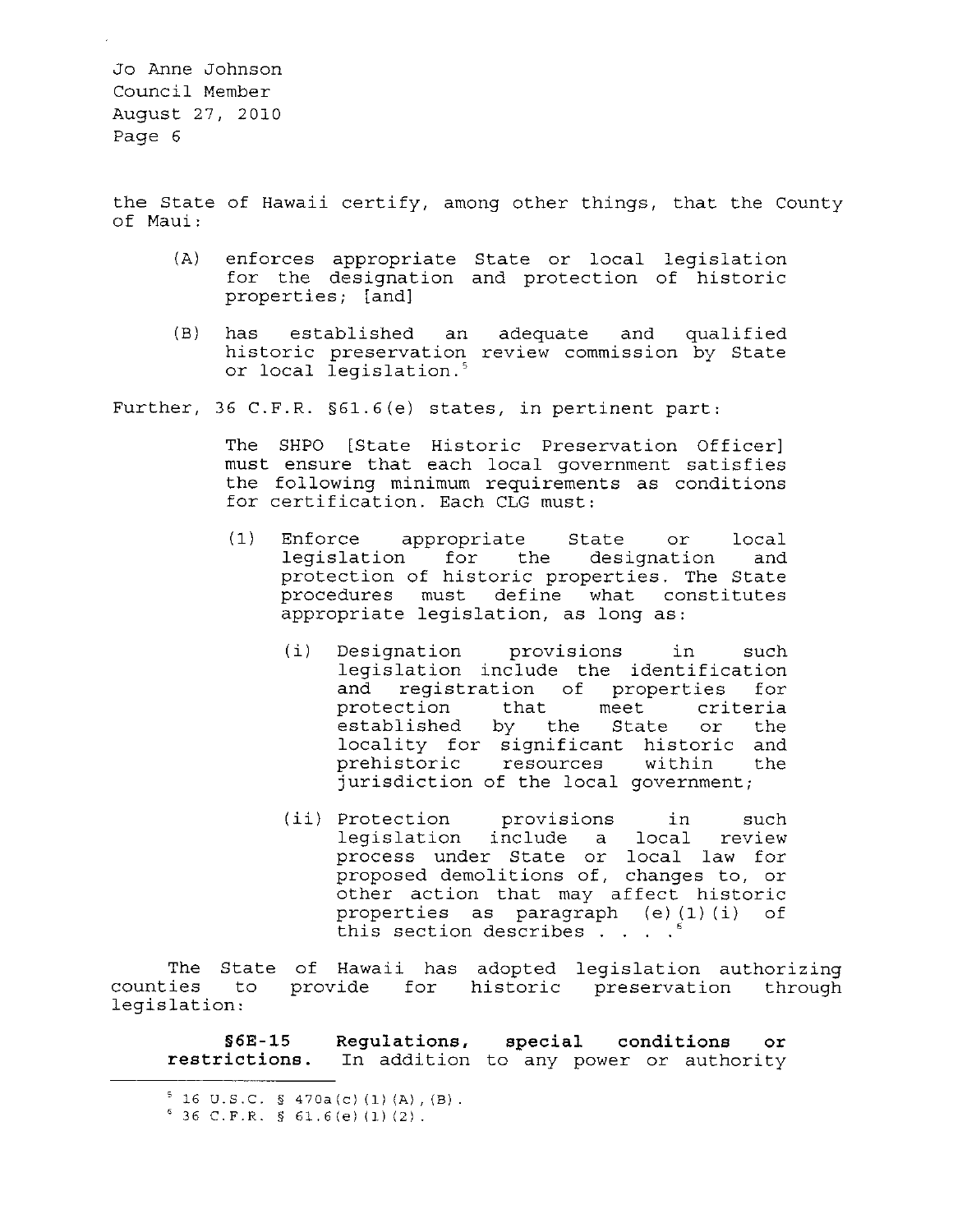> of a political subdivision to regulate by planning or zoning laws and regulations or by local laws and regulations, the governing body of any political<br>subdivision may provide by regulations, special subdivision may provide by regulations, special conditions, or restrictions for the protection, enhancement, preservation, and use of historic properties or burial sites. These regulations, special conditions, and restrictions may include appropriate and reasonable control of the use or appearance of adjacent or associated private property within the public view, or both, historic easements, preventing deterioration by wilful neglect, permitting the modification of local health and building code provisions, and transferring development rights.

In addition, the State Historic Preservation Plan for the State of Hawaii, dated November 2001, which Section 2.88.080, Maui County Code, identifies as one of the documents to be used by the cultural resources commission, states, in pertinent part:

Objective E: preservation of Hawaii's historic buildings structures. Support the continued use and and

Objective H: Expand local government participation in historic preservation activities.

H.1. Promote the adoption of local preservation ordinances and support the administration of existing ordinances.

The West Maui Community Plan, which Section 2.88.080, Maui County Code, also identifies as a document to be used by the cultural resources commission, states, in pertinent part:

Economic Activity, Encourage strict compliance with the Lahaina Historic District Ordinance in order to preserve and enhance Experies cruinance in crucit so preserve and enhance<br>the visitor experience thus maintaining economic the visitor experience t<br>stability within the region. Objective 3, subsection e:

Cultural Resources, Objective 1: Preserve and protect significant archeological, historical and cultural resources that are unique to the State of Hawaii and Island of Maui.

Cultural Resources, Objective 6: Ensure that new projects or developments address potential impacts on archaeological, historical, and cultural resources and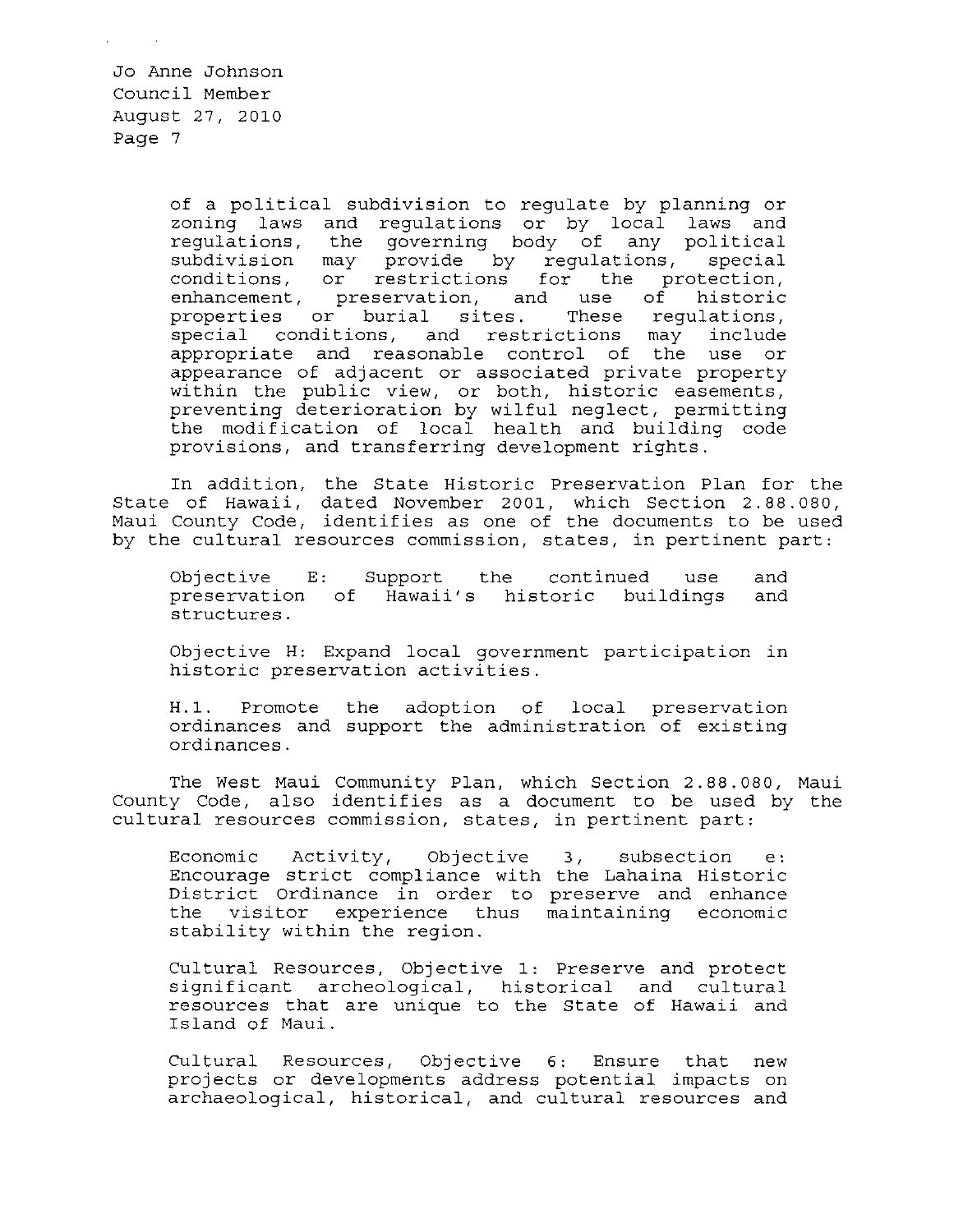> identify all cultural resources located within the project area as part of initial project studies.

> Cultural Resources, Implementing Action 2: Enforce the provisions of the Lahaina Historic District in order to preserve the cultural integrity of Lahaina town.

> Urban Design, Objective 1: Maintain the scale, building massing and architectural character of historic Lahaina town.

Further, the Design Guidelines for Front Street Improvements, dated December 1992, which is another document used as a guide by the cultural resources commission pursuant to Section 2.88.080, Maui County Code, makes the following statement regarding Front Street:

Many of the older buildings have been destroyed through natural disaster, neglect, and economic<br>pressures. A combination of lack of concern. A combination of lack of concern, regulation, and education of the town's historic importance in its architectural fabric also importance in its architectural fabric also<br>contributed to the loss of many structures prior to the establishment of the historic district.

Therefore, Section 19.52.020, Maui County Code, requiring the cultural resources commission to review and approve plans to "construct, alter, repair, move or demolish" any structure within an historic district, and Section 19.52.050, Maui County Code, requiring the commission to evaluate requests to demolish or move "structures of historic or architectural worth" under standards stricter than those applicable to other types of historic district applications, are consistent with state and federal historic preservation laws.

C. Case law analysis.

Various court decisions have upheld the denial of requests to demolish buildings based on historic preservation laws.<sup>7</sup> In several of these cases, the building owner claimed that the denial of a request to demolish a building constituted a "taking" of private property, and the government should be required to pay the fair market value of the property.

 $7$  See, e.g., 900 G. Street Associates v. Dep't of Hous. and Cmty. Dev., 430 A.2d 1387 (D.C. 1981) (upholding denial of demolition request for a building); State ex rel. BSW Dev. Group v. City of Dayton, 83 Ohio St. 3d 338, 699 N.E.2d 1271 (Ohio 1998) (upholding denial of demolition permit request) .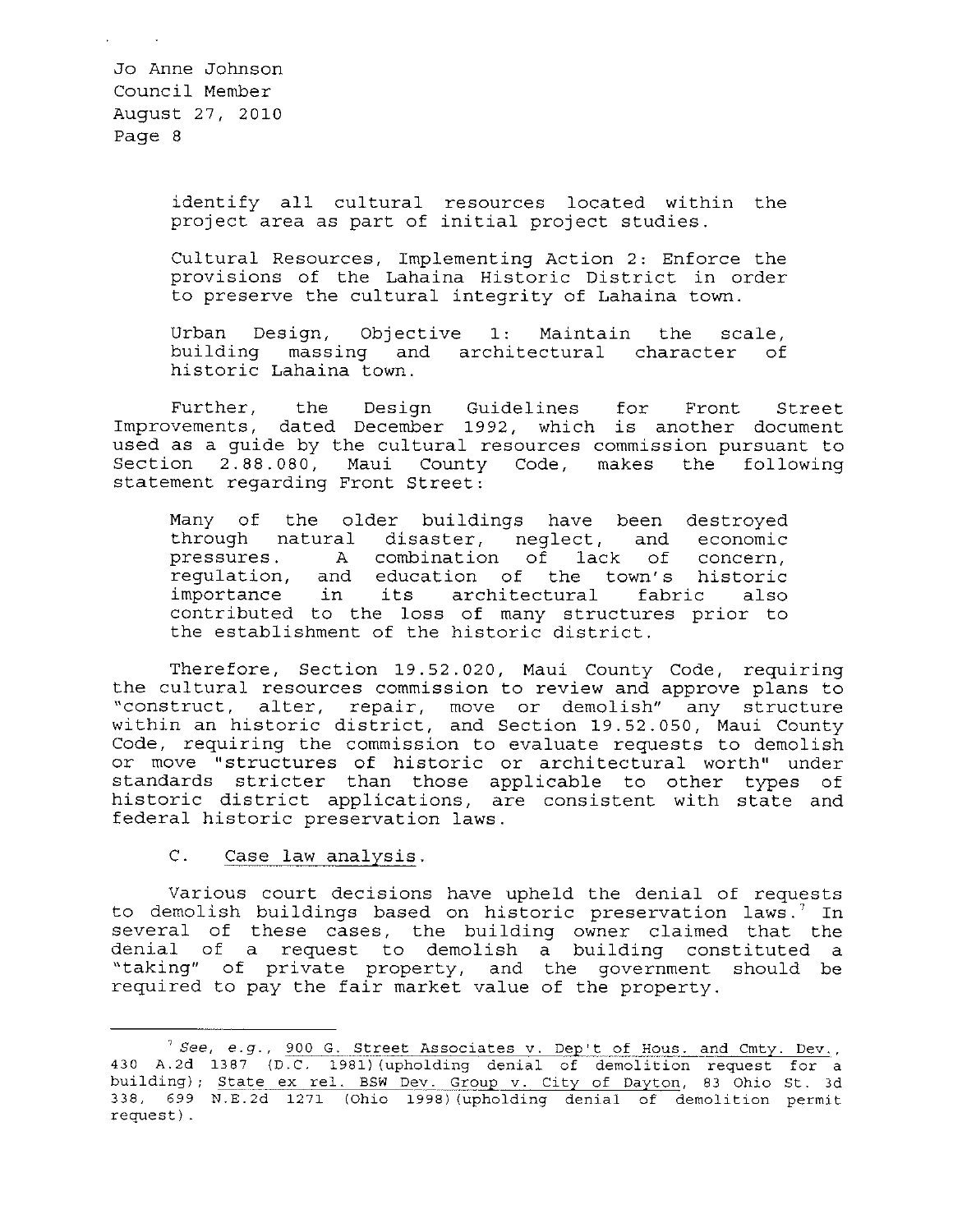The Takings Clause of the Fifth Amendment to the U.S. Constitution, which applies to state government through operation of the Fourteenth Amendment, states that private property cannot "be taken for public use, without just compensation. " The United States Supreme Court has recognized that "government regulation of private property may, in some instances, be so onerous that its effect is tantamount to a direct appropriation or ouster and that such 'regulatory takings' may be compensable under the Fifth Amendment."<sup>8</sup> U. S. Supreme Court decisions identify two categories of regulatory action that will be deemed *per* se takings for Fifth Amendment  $(1)$  where government requires an owner to suffer a permanent physical invasion of property; and (2) where the regulation completely deprives an owner of "all economically beneficial us  $[e]$ " of the property.<sup>9</sup>

The U.S. Supreme Court has further held:

Outside these two relatively narrow categories (and the special context of land use exactions  $($ .  $)$ , regulatory takings challenges are governed by the standards set forth in Penn Central Transp. Co. v. New<br>York City. The Court in Penn Central acknowledged The Court in Penn Central acknowledged that it had hitherto been "unable to develop any 'set formula'" for evaluating regulatory takings claims, but identified "several factors that have particular significance. " Primary among those factors are "[t] he economic impact of the regulation on the claimant and, particularly, the extent to which the regulation has investment-backed expectations." In addition, the "character of the governmental action" - for instance whether it amounts to a physical invasion or instead merely affects property interests through "some public program adjusting the benefits and burdens of economic life to promote the common good"  $-$  may be relevant in discerning whether a taking has occurred." (citations omitted) .

Courts have held that the denial of a permit to demolish a building based on historic preservation laws did not deprive the owner of all economically viable uses of its property, $11$  and,

 ${}^{8}$  Lingle v. Chevron U.S.A. Inc., 544 U.S. 528, 537 (2005)

<sup>&</sup>lt;sup>9</sup> Id. at 538 (citing Loretto v. Teleprompter Manhattan CATV Corp., 458 U.S. 419 (1982), and Lucas v. South Carolina Coastal Council, 505 U.S. 1003, 1019 (1992).

*<sup>&</sup>quot; Id.* at 538-39.

**<sup>11</sup> See, e.g., 900 G. Street Associates, 430 A.2d 1387 (diminishment in value did not constitute a taking where reasonable economic use remained)** *i*